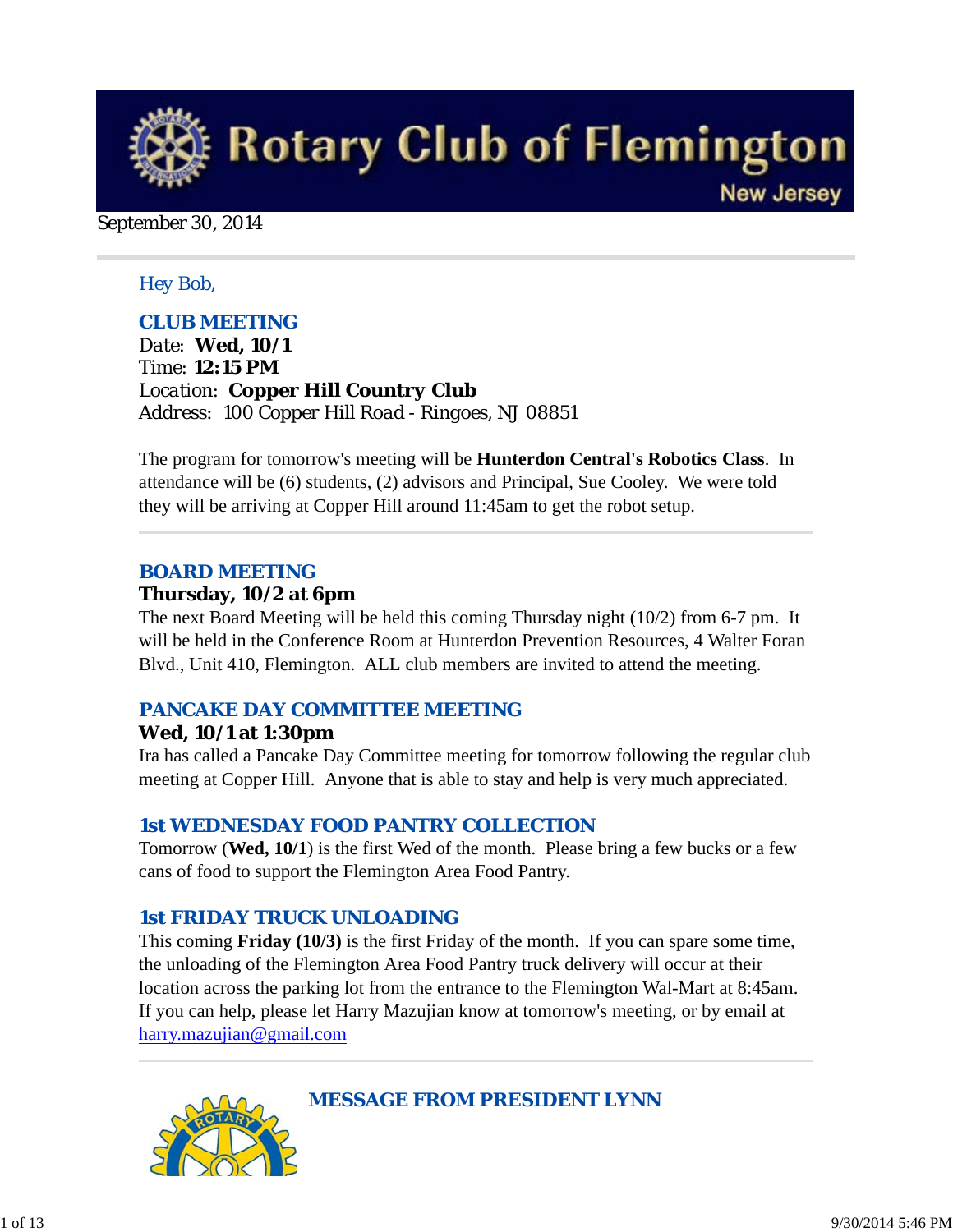

Dear Fellow Rotarians,

Flemington Rotary has been doing some very exciting things in the past few months. We just had our second luncheon on the terrace

& it was another spectacular day outside. Copper Hill Country Club has been doing an exceptional job with the food. At last Wednesday's meeting, District Governor Melvin Kevoe was our guest speaker. The night before, on Tuesday 9/23, we had our first intercounty meeting and it was well attended by all of the Hunterdon County Rotary Clubs.

We have two events coming up. One in October and one in the very beginning of November. The event in October on Saturday the 11th is a Zombie Walk Costume Contest with Clinton Sunrise, North Hunterdon and the Horizon e-Club coming together to raise money for K-9 Solders, which is a (501 c3) charity organization. The second event is our 40th Annual Pancake Day on Saturday November 1st at Hunterdon Central High School. At both of these events we will need volunteers from the Flemington Rotary to help out before & during the events.

There are five Wednesdays in October, so I'm trying to come up with a fun Halloween idea for the 5th Wednesday. Then before you know it, it will be Thanksgiving and then the Holidays.

Joe Ziegler and the membership committee continue to try to identify member prospects. If you have a prospect member in mind and you think they will be interested in joining the Flemington club please invite them to one of our Wednesday meetings. Terry Ownes and the Donations committee will be resuming their monthly meetings. Just a reminder that the board meets on the 1st Thursday of the month at Hunterdon Prevention Resources. All members are welcome to attend.

"The Flemington Rotary Club isn't just lunch."

Lynn Hyman President Rotary Club of Flemington



# *THANKS from BOB & BARBARA BURGARD*

We received the following email from former Flemington Rotarians, Bob & Barbara Burgard:

Thank you for keeping in touch and for keeping me on your E-Monger list.

Barbara and I want to express our thanks to our friends and Rotarians of the Rotary Club of Flemington for the contribution to the Juvenille Cardiac Transplant program and the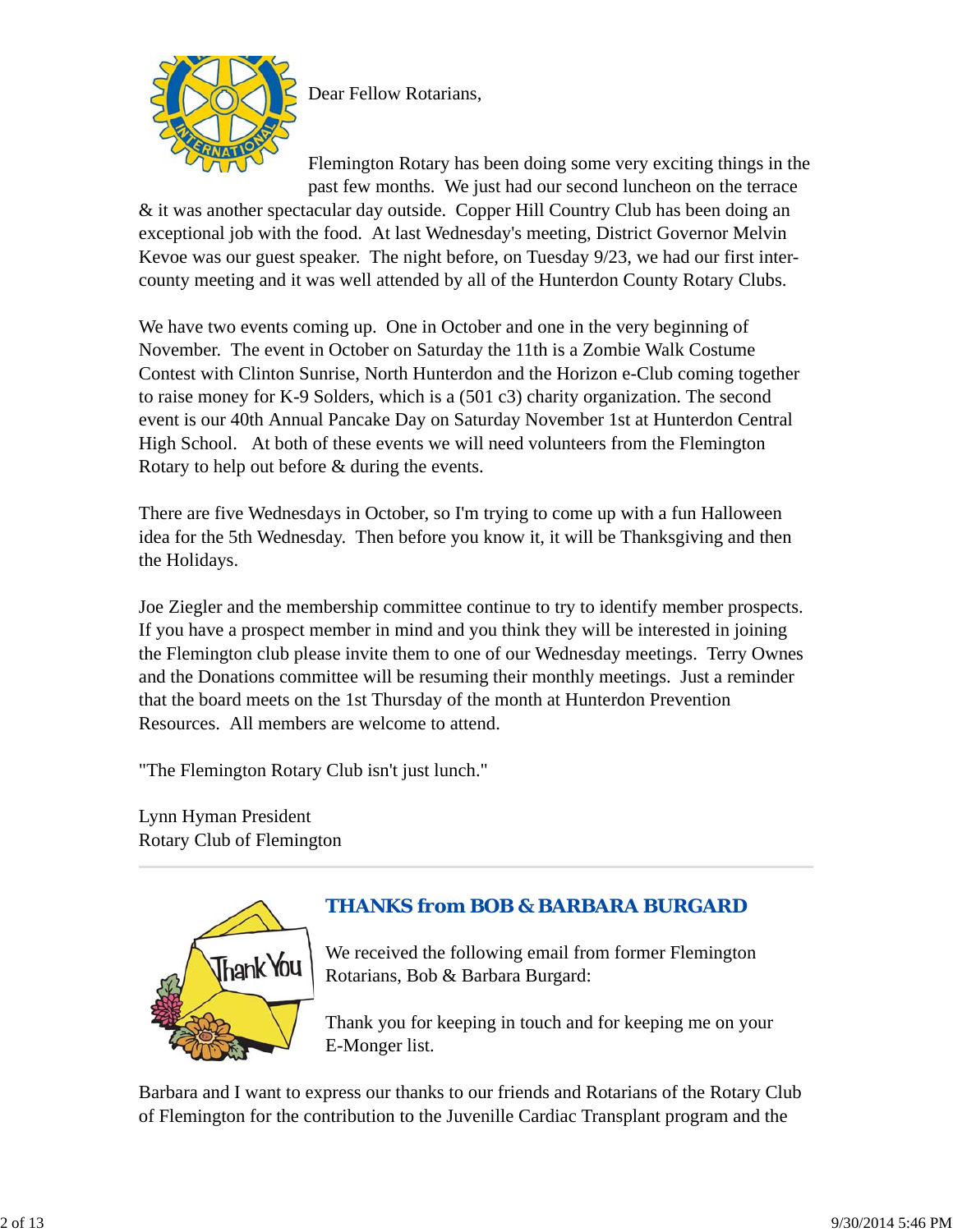"Morgan Stanley" (formerly Columbia Presberterian) Hospital.

The condolences of all our friends meant a lot to Barbara and I. Please relay to the club.

Thanks, Bob Burgard



*ROTARY HOMES of HOPE District 7510 Dinner & Partner Awards* Date: **Wed, October 1, 2014** Time: **6-9 PM** Hotel Somerset=Bridgewater 110 Davidson Avenue - Somerset, NJ 08873

Homes of Hope is reaching out to the Philippines and continuing in Ecuador. All clubs are welcome and encouraged to attend the Homes of Hope dinner on Wed, 10/1. Click to view the **Dinner Flyer**.

Past District-Governor Julie Ann Juliano indicated that this type of program fulfills multiple areas of focus: **Water, Health, Economics, Maternal Child Health, Disease Prevention, and Literacy**. The process leads to Peace and Understanding!! The village in Ecuador is such an ongoing success - we are expanding to a devastated area of the Philippines. We have new partners from the area, and together we are going to BUILD A NEW VILLAGE, and help an area ravaged by the Typhoon. Once again - giving them a hand up - not a hand out - and getting them back on their feet. THIS IS A NEW PROJECT - BE PART OF IT

**RSVP**: Clubs shall RSVP as a Group. Please **Click Here** to email Lynn Hyman is you can attend. Or sign-up to attend at the next weekly meeting.

Cost: **\$60** per person Dinner & Program (with Cash Bar) Club Checks payable to: **Branchburg Rotary Foundation** Mailed to: PDG Julie Ann Juliano 48 Robbins Road, Branchburg, NJ 08876

### RESERVED TABLES AVAILABLE FOR CLUBS REGISTERING EIGHT OR MORE **ATTENDEES**

If you have any questions, please contact PDG Julie Ann Juliano at (908)685-8080 or docjulieann@comcast.net



*ZOMBIE WALK at the Flemington Historic Courthouse*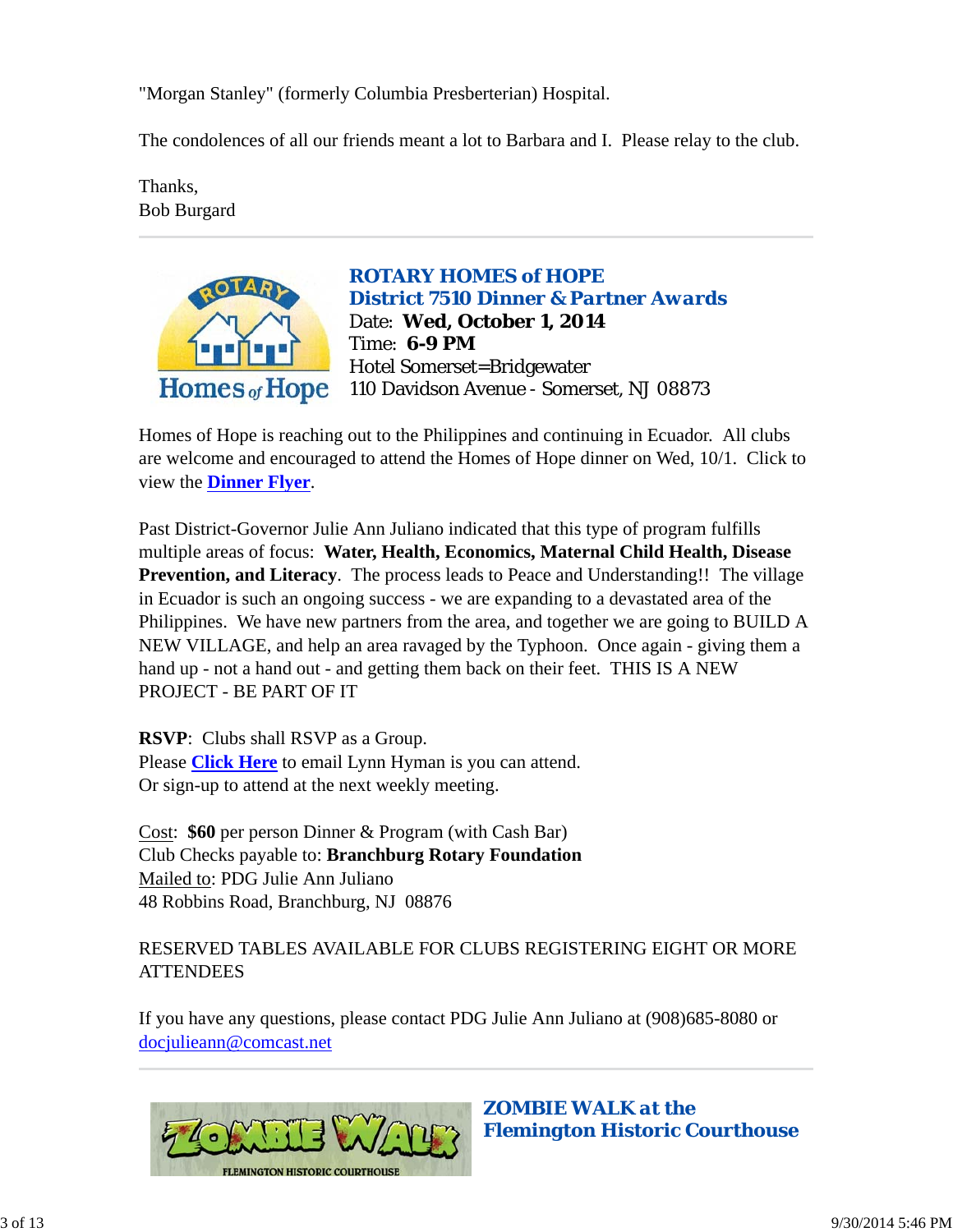

(Court Street Park) **Saturday, October 11, 2014 2pm to 6pm** 43 Park Avenue - Flemington, NJ Cost: \$15 per Zombie

Please join the **Rotary Clubs of Hunterdon County**, friends, **Zombies** and

neighbors for a fun fall afternoon stroll through Historic Downtown Flemington starting at the Court Street Park and ending at the Historic Court House for the judging of the Zombie costume contests.

The contests will be judged by, **Horror Movie Actress Geri Reichl** and **Ghost Investigator Bruce Tango** from The Ghost Hunters.

Proceeds from this event will benefit **K9 Solders, Inc.**, a 501C (3) organization from Flemington, NJ. To find out more about K9 Solders go to **www.K9solders.org**

Registration begins at **2:00pm**. The Walk begins at **4:00pm**, followed by judging at the Historic Courthouse at **4:30pm**.

#### *Contests*: **\$5 Entry Fee for each Zombi**e:

- Most Creative Zombie.
- Couple Theme Zombies.
- Famous Actor Zombie.
- Group Theme Zombies.
- Pet Zombies.



## *The ROTARY CLUB OF TRENTON Celebrates 100 YEARS!*

with a Gala Dinner Date: **Saturday, October 25** Time: **6:30pm** Location: Hamilton Manor - 30 Route 156, Hamilton, NJ 08620 Cost: \$150 per Person

2014 marks the **100th Anniversary** of the **Rotary Club of Trenton, New Jersey**.

For the past 100 years, Trenton Rotary Club has served as a leader in addressing the needs of our community. Please join one of the oldest and largest clubs in New Jersey as we celebrate our accomplishments and help toast the next 100 years!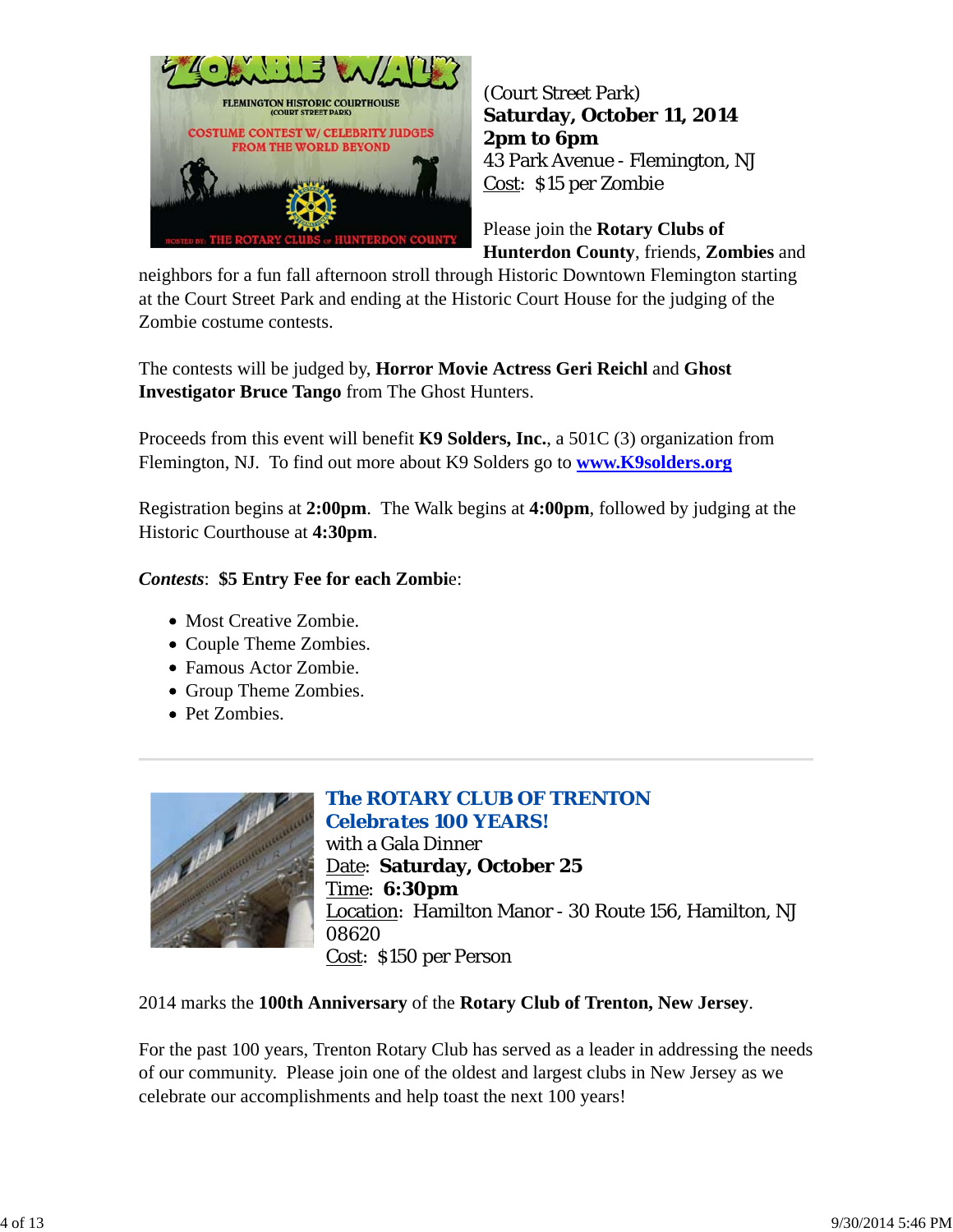The Rotary Club of Trenton and the Boys & Girls Club share a mutual commitment to our community. Expanding on our longstanding partnership, Trenton Rotary is excited to support the launch of the Boys & Girls Club Mercer County Career Access Network (MCCAN) as our service project. MCCAN will provide area teens with the resources necessary to graduate from high school and develop post secondary career pathways. Proceeds from our centennial celebration will support the MCCAN project.

For more information, please visit **www.trentonrotary.org**



### *Donation Check from the HUNTERDON MEDICAL CENTER FOUNDATION* **Wed, September 10, 2014**

The Rotary Club of Flemington received a check from the Hunterdon Medical Center Foundation towards our **International Honduran Water & Sanitation Project**.

This check will be matched by the

Flemington Rotary Club, which is also being matched by other District, State and National Rotarians. The significant \$12,250 sum of money will be used to bring clean water and sanitation to folks in Honduras.

Pictured above receiving the check is **Christopher Sickles** (HMC Foundation), **Lynn Hyman** (President of the Flemington Rotary Club), **Ira Liebross** (Immediate Past President of the Flemington Rotary Club), **Robert Wise** (President of the Hunterdon Medical Center), and **David Harkness** from the Hunterdon Medical Center Foundation. The picture was taken by the Rev. Dr. Herb Bohler, also a Flemington Rotary member.

For additional information, see the story below.

### *HONDURAN WATER & SANITATION PROJECT RECEIVES GLOBAL GRANT* **\$12,250 Contribution**

Past President Ira wanted to share the information that the Hunterdon Medical Center Foundation will be presenting Flemington Rotary with a \$1000 check at the Wed, 9/10/2014 club meeting. The donation is to support our clubs participation in an International Global Grant (**Honduran Water & Sanitation Project**).

Flemington Rotary (along with multiple other Rotary Clubs), the Hunterdon Medical Center Foundation and Hunterdon Central's Interact Club have joined together for a total contribution of a **\$12,250**. As a result, Flemington Rotary will receive three and a half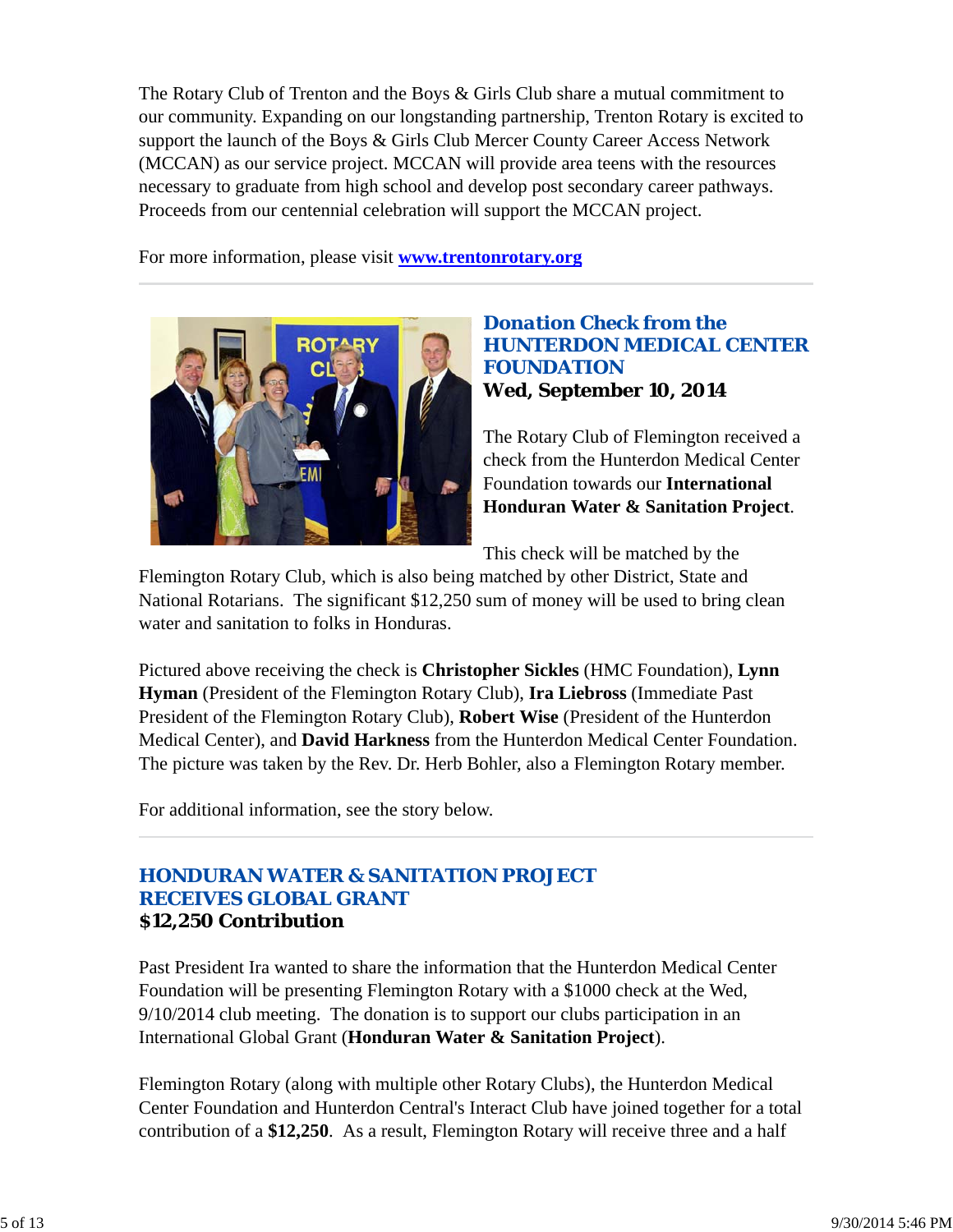(3.5) Paul Harris recognition credits.

**CLICK HERE** to read the online article that was published by the Rotary Club of Milford, New Hampshire that further elaborates on the project



*40th Annual PANCAKE DAY & KIDS EXPO* **Saturday, November 1** from **8am** to **12noon** H.C.R.H.S. Commons 29 Junction Road - Flemington, NJ 08822

If you enjoy a great family event and lot's of delicious pancakes, then plan to attend Flemington Rotary's 40th Annual Pancake Day & Kids Expo on Saturday, November 1 from 8am to 1pm. Please note the new times! Doors open at **8am** and close at **12noon**. More info to follow shortly.

*18th Annual EAT, DRINK & SHARE* **Monday, November 3, 2014** The Pines Manor, 6pm to 9pm 2085 State Route 27, Edison, NJ 08817

Our club annually takes a table of (10) with additional tickets available for purchase. If anyone is interested in attending, please contact President Lynn Hyman at **lynnjim5@verizon.net**. The first ten complimentary tickets will go to the first people that request them. Once the complimentary tickets are gone, additional tickets will be available for purchase in advance or at the door.



As you know, the Rotary Club of Flemington is a member of the H.C. Chamber of Commerce. This enables all Rotarians the ability to attend a Chamber function as a "member". If someone asks you what your business is, you would explain that you are a member representing the Rotary Club of Flemington. **Click Here** to visit the Chamber website for a listing of upcoming events.

## *Hunterdon Chamber Internet Radio "THE ROTARY HOUR"*

### **Mondays from 11am to 12noon**

PDG Megan Jones-Holt is the host of "The Rotary Hour" on the Hunterdon Chamber Internet Radio station and is looking for guests to have on the show. If you are intersted, please get in touch with Megan at (908)894-4590 or **mjonesholt@gmail.com**. **Click Here** to listen to the Hunterdon Chamber Internet Radio station from your PC, smart phone, mobile device, etc.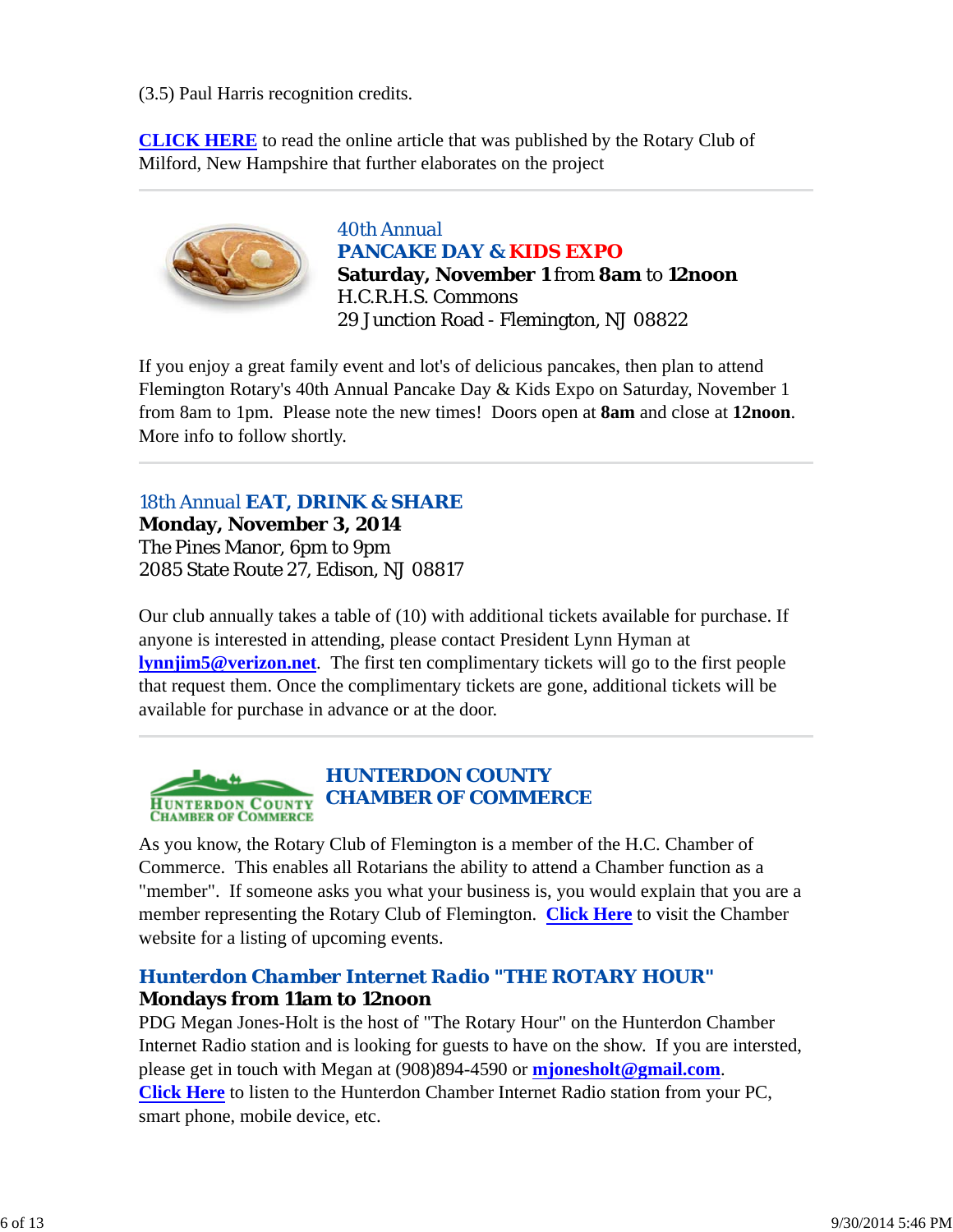#### *FLEMINGTON BUSINESS IMPROVEMENT DISTRICT* www.downtownflemington.com FLEMINGTON

If you would like to learn more about events and activities going on around Flemington, please **CLICK HERE** to visit the Flemington Business Improvement District (BID) website.

### *ROTARY DISTRICT 7510 NEWS*

**Click Here** to read the current news from our Rotary District 7510.

### *SPEAKERS & PROGRAMS BEING SOUGHT*

We are always seeking new or creative ideas for upcoming meeting programs and speakers. If you have any leads, please pass them onto Mick Schaible. **Click here** to generate an email directly to Mick.

### *UPCOMING DATES TO NOTE*

#### **Summary of Upcoming Club Meeting Programs**:

Wed, 10/08: Jean Gianacaci from Christine's Hope for Kids; a non-profit benefiting underprivileged kids.

Wed, 10/15: Jeannette Gabriel from K-9 Soldiers.

Wed, 10/22: Nancy McWilliams: Her recent trip to Iran.

Wed, 10/29: **5th Wednesday Meeting**: Special Offsite Event to be announced.

Wed, 11/05: H.C.R.H.S. Student Assistance Counselors and Lucy, their therapy dog, to speak about how they work with students who have drug and emotional problems.

Wed, 11/12: TBA Wed, 11/19: TBA Wed, 11/26: TBA

Wed, 12/03: TBA Wed, 12/10: TBA Wed, 12/17: **Madrigal Girls Chorus** from H.C.R.H.S. for festive singing Wed, 12/24: **NO Club Meeting** Wed, 12/31: **NO Club Meeting**

**Next RCOF Board Meeting:** Thursday, 10/2/2014 at 6pm (usually the 1<sup>st</sup> Thursday). Next Membership Meeting: Wed, 10/8/2014 at 1:30 PM (usually the 2<sup>nd</sup> Wednesday).

**Upcoming RCOF Club Events, Fundraisers, Fellowship Events, Etc**.: Sat, 11/01: 40th Annual **Pancake Day** Fundraiser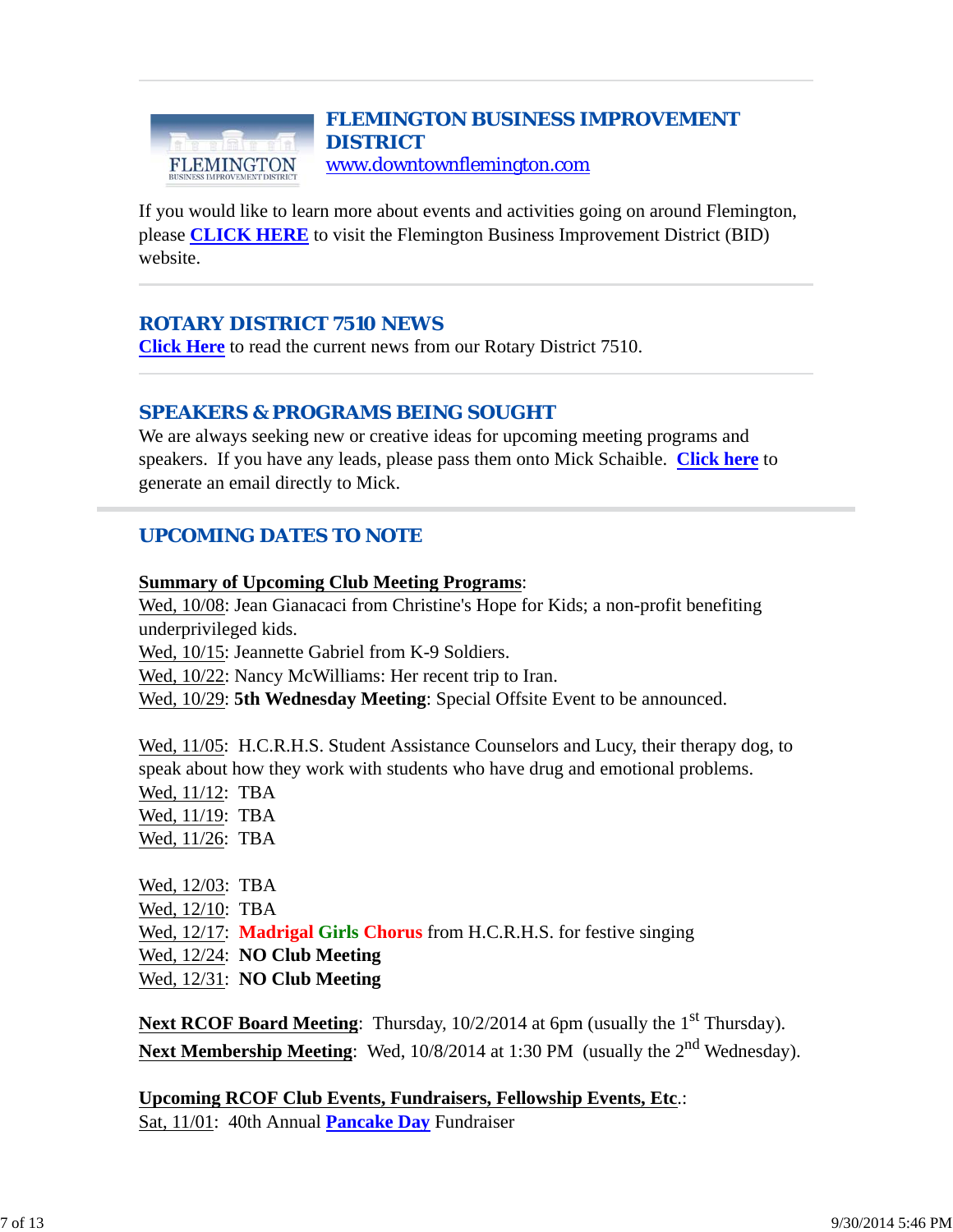Fri, 12/05: **Christmas Tree Lighting Ceremony** (Main Street, Flemington) Sun, 12/07: **Hunterdon Holiday Parade** at 5pm (Main Street, Flemington)

#### **Rotary District 7510 Events & Functions:**

Wed, 10/1: **Homes of Hope Dinner & Partner Awards** from 6-9pm (Hotel Somerset-Bridgewater, 110 Davidson Avenue, Somerset, NJ 08873)

Tues, 10/7: **Vocational Assembly** from 3:30pm to 9pm (The Pines Manor; 2085 Lincoln Highway, Edison, NJ 08817)

Mon, 11/3: **Eat, Drink & Share** from 6-9pm (The Pines Manor; 2085 Lincoln Highway, Edison, NJ 08817)

Sat, 11/15: **Foundation Grants Seminar** from 8am to 12noon (Hotel Somerset-Bridgewater, 110 Davidson Avenue, Somerset, NJ 08873)

Wed, 2/25: **President-Elect Training Seminar (PETS 1)** (Bridgewater Marriott Hotel, 700 Commons Way, Bridgewater, NJ)

Fri-Sat, March 20-21: **President-Elect Training Seminar (PETS 2)** (Hanover Marriott Hotel, 1401 Route 10 East, Whippany, NJ)

Fri-Sun, May 1-3: **2015 Rotary District Conference** (Harrah's Atlantic City Resort & Casino, 777 Harrah's Boulevard, Atlantic City, NJ)

Wed, 5/27: **Rotary District Assembly** at 2:30pm (Bridgewater Marriott Hotel, 700 Commons Way, Bridgewater, NJ)

Sat-Tues, June 6-9: **Rotary International Convention** in Sao Paulo, Brazil Thurs, 6/25: **District Changing of the Guard Dinner** (Primavera Regency, 1080 Valley Road, Stirling, NJ)

#### *COMMITTEE LIST:*

**Click Here** to download the listing of all current Club Committee's and its members.

### *"MEMBERS ONLY" WEBSITE:*

#### **Click Here for the Members Only section of the website to find:**

1) The "Membership Proposal Form" to propose a new member.

- 2) New Member Information.
- 3) An Online Copy of the Club Membership Directory.
- 4) A Link to All Photos Albums of the Club.

#### *ROTARY WEBSITE LINKS:*

Rotary International: **www.Rotary.org** Rotary District 7510: **www.RotaryNJ.org**

#### *NEARBY ROTARY CLUB MEETINGS:*

As A Rotarian, you are Welcome to attend a Rotary Club meeting anywhere in the world. Click here for the Rotary Club Locator App. Or see below for some local meetings:

Mondays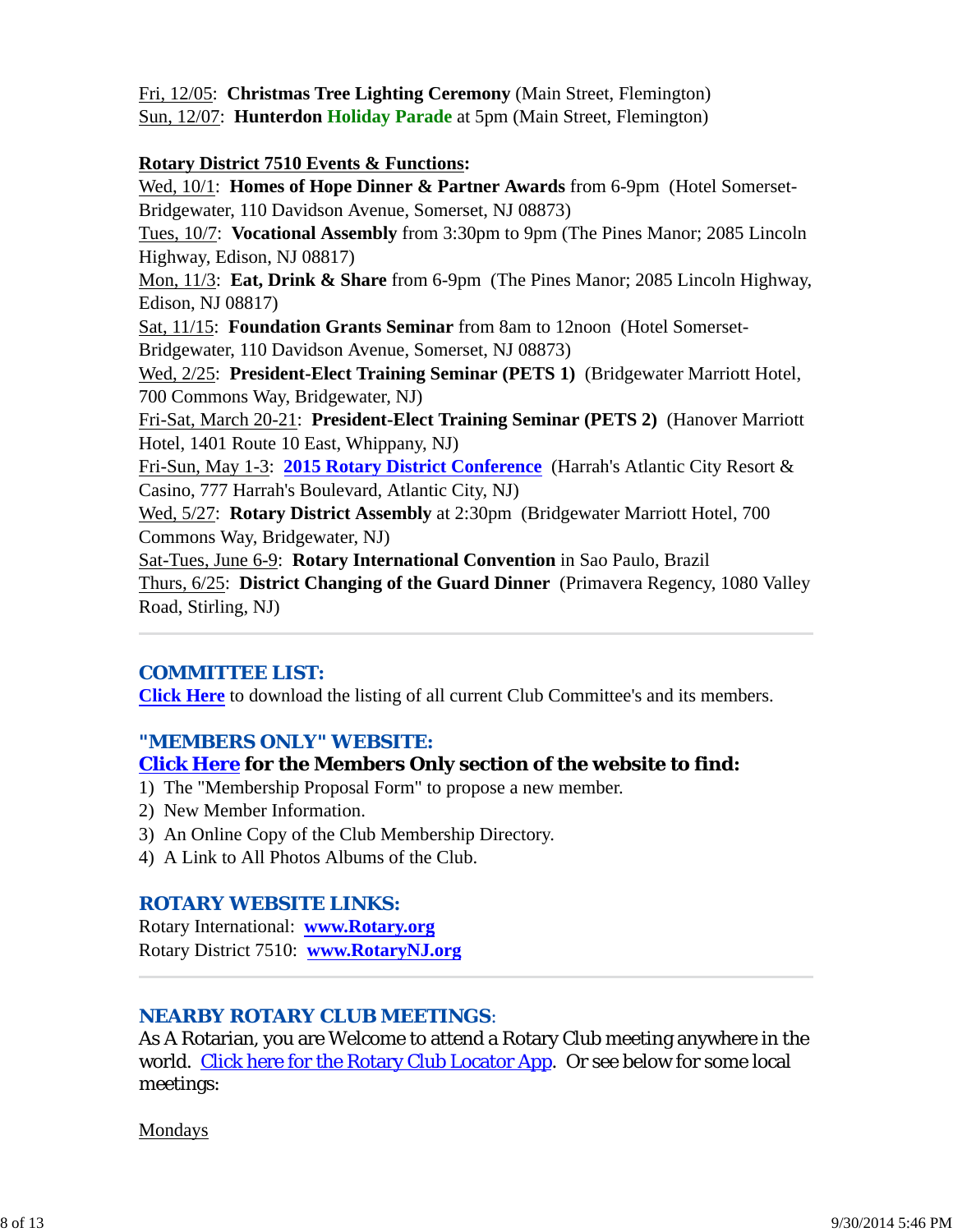**Lambertville/New Hope** (6:30 pm) - Lambertville Station Restaurant; 11 Bridge Street, Lambertville NJ 08530

**Piscataway** (12:15 pm) - Radisson Hotel; 21 Kingsbridge Road, Piscataway, NJ 08854

#### Tuesdays

**Whitehouse** (12:15 pm) - Max's 22; 456 Route 22 West, Whitehouse Station, NJ 08889 **Princeton** (12:15 pm) - The Nassau Club; 6 Mercer Street, Princeton, NJ 08540 **Bridgewater-Bound Brook** (12:15 pm) - Arbor Glenn; 100 Monroe St, Bridgewater 08807

### Wednesdays

**Branchburg Township** (7:30 am): Stoney Brook Grille; 1285 Route 28, North Branch, NJ 08876

**Flemington** (12:15pm): Copper Hill Country Club; 100 Copper Hill Road, Ringoes, NJ 08851

**Hillsborough Township** (6:15 pm): Pheasant's Landing; 311 Amwell Road (Rt. 514), Hillsborough, NJ 08844

### Thursdays

**Clinton Sunrise** (7:30 am): Clinton Fire Department; New Street, Clinton, NJ 08809 **Somerville/Bridgewater** (12:15 pm): Bridgewater Manor; 1251 US Highway 202/206, Bridgewater, NJ 08807

**Trenton** (12:15 pm): Freddie's Tavern; 12 Railroad Avenue, West Trenton, NJ 08628

#### Fridays

**North Hunterdon** (12:15 pm): Beaver Brook County Club; 25 County Club Drive, Annandale, NJ 08801

**Princeton Corridor** (12:15pm): Hyatt Regency; 102 Carnegie Center, Rt. 1 North, Princeton, NJ 08540

#### eClub

**Rotary eClub of Hunterdon Horizon**: View website for meetings or online makeups.

## RI President's Call for Action in **2014-2015**: **"Light Up Rotary"**

# **Rotary Club of Flemington - Our 91st Year**

Founded October 3, 1923 \* Charter #1529 \* District 7510

| President          | <b>Lynn Hyman</b>       |
|--------------------|-------------------------|
| President-Elect    | <b>Mick Schaible</b>    |
| Secretary          | <b>Michele Kavanagh</b> |
| Treasurer, General | <b>Bob Newland</b>      |
| Treasurer, Lunch   | <b>D.J.</b> Wright      |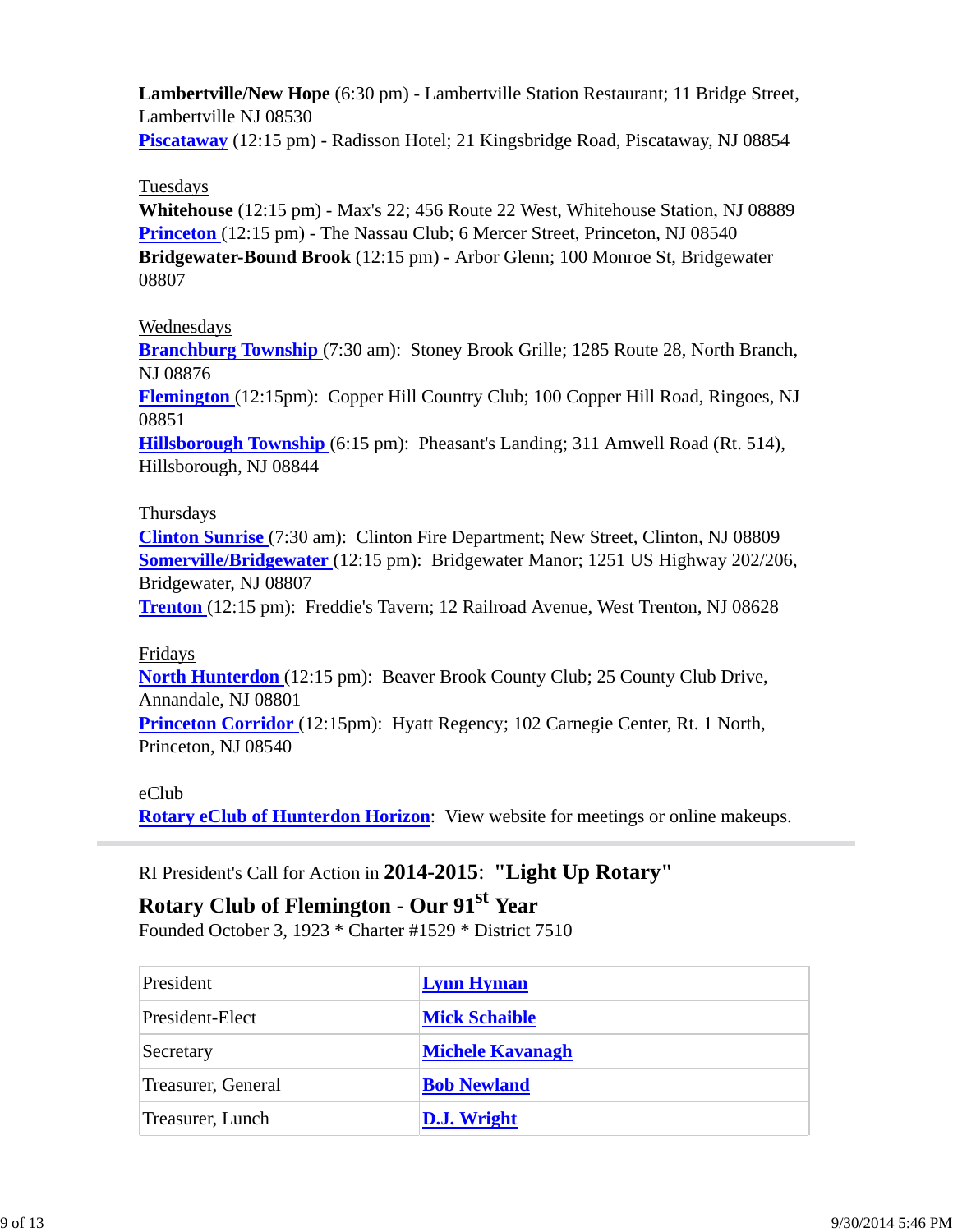| Treasurer, Assistant Lunch                                                                                   | <b>Harrie Copeland</b>                         |  |  |
|--------------------------------------------------------------------------------------------------------------|------------------------------------------------|--|--|
| <b>Board Members</b>                                                                                         | <b>Ira Liebross</b> (immediate past president) |  |  |
|                                                                                                              | <b>Nancy Kahl</b>                              |  |  |
|                                                                                                              | <b>Ken Skowronek</b>                           |  |  |
|                                                                                                              | <b>Joe Ziegler</b>                             |  |  |
| Sergeant-at-Arms                                                                                             | <b>Karen Widico</b>                            |  |  |
| <b>RI</b> President                                                                                          | Gary C.K. Huang (Taiwan)                       |  |  |
| District Governor (DG)                                                                                       | <b>Melvin I. Kevoe "Mel"</b> (Springfield, NJ) |  |  |
| District Governor Elect (DGE)                                                                                | <b>Hal Daume</b> (Berkeley Heights, NJ)        |  |  |
| District Governor Nomimee (DGN)                                                                              | <b>Charles Minton</b> (Union, NJ)              |  |  |
| <b>Assistant District Governor (ADG)</b>                                                                     | <b>Mike Toscani</b> (Lambertville-New Hope)    |  |  |
| $C_{\text{lab}}$ Mostings, Walneeder 19.15 nm $C_{\text{campon}}$ II:II $C_{\text{campon}}$ $C_{\text{lab}}$ |                                                |  |  |

Club Meetings: **Wednesday, 12:15 pm, Copper Hill Country Club** 100 Copper Hill Road, Ringoes 08551





**MISSION STATEMENT:** The mission of Rotary International is to assist and guide Rotarians and Rotary clubs to accomplish the Object of Rotary to ensure Rotary's continuing relevance and to help build a better world, emphasizing service activities by individuals and groups that enhance the quality of life and human dignity, encouraging high ethical standards, and creating greater understanding among all people to advance the search for peace in the world.

*THE OBJECT OF ROTARY*: The object of Rotary is to encourage and foster the ideal of service as a basis of worthy enterprise and, in particular, to encourage and foster: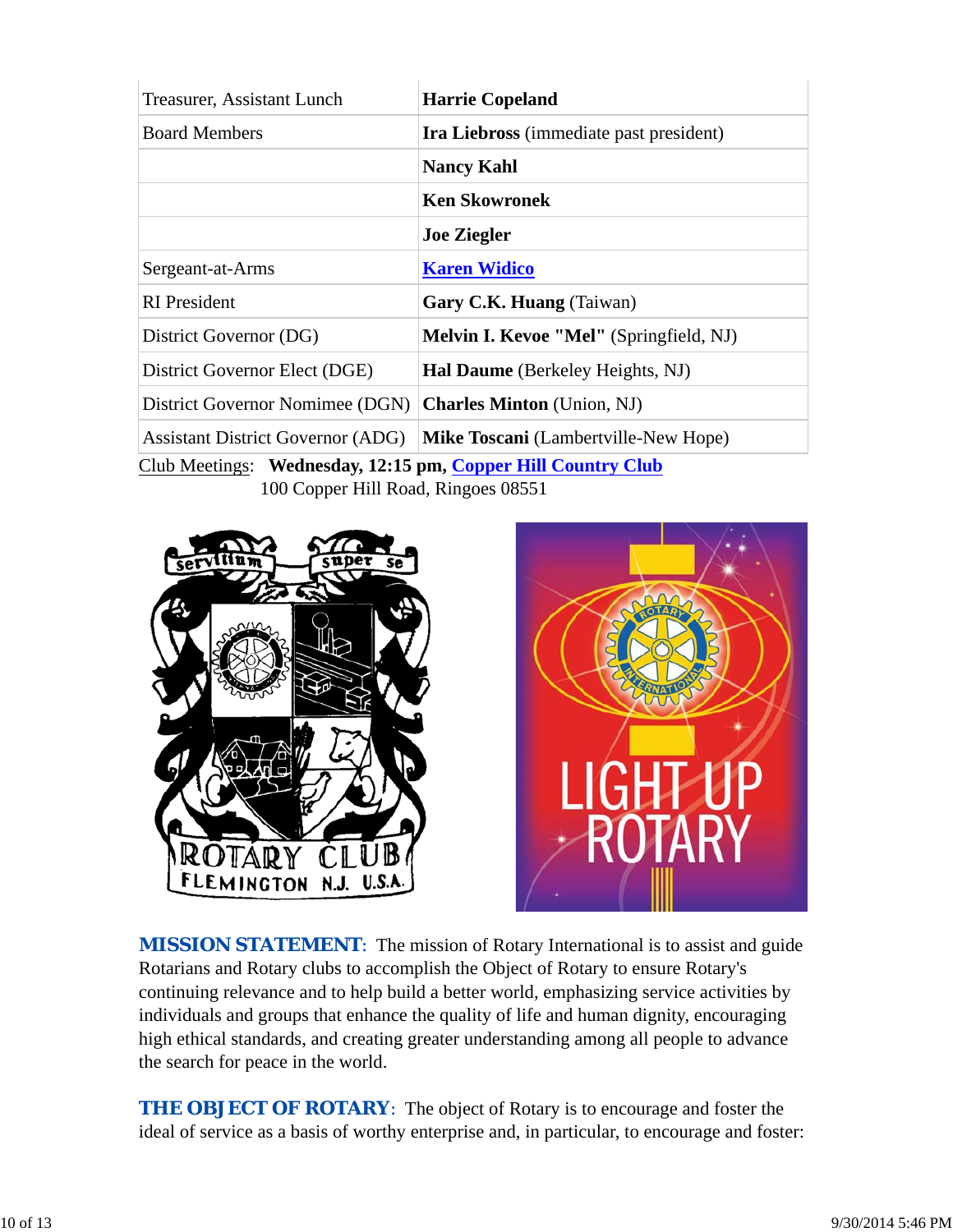**1st**: The development of acquaintance as an opportunity for service;

**2nd**: High ethical standards in business and professions, the recognition of the worthiness of all useful occupations, and the dignifying of each Rotarian's occupation as an opportunity to serve society;

**3<sup>rd</sup>**: The application of the ideal of service in each Rotarian's personal, business and community life;

**4th**: The advancement of international understanding, goodwill, and peace through a world fellowship of business and professional persons united in the ideal of service.

**THE 4-WAY TEST:** "Of the things we think, say or do:

- **1st**: Is it the Truth?
- 2<sup>nd</sup>: Is it Fair to all concerned?
- **3rd**: Will it build goodwill and better friendships?
- **4th**: Will it be beneficial to all concerned?"

### *ROTARY's AVENUE'S OF SERVICE*:

**1)** Through **Club Service**, we have fun, build lasting friendships, and make sure that our club runs well.

**2)** Through **Vocational Service**, we volunteer our professional skills to serve others and promote integrity in everything we do.

**3)** Through **Community Service**, we address local needs and work with our community to bring lasting improvements.

**4)** Through **International Service**, we meet humanitarian needs around the globe and promote world understanding and peace.

**5)** Through **Youth Service**, we work with young people to help them become the next generation of leaders, visionaries, and peacemakers.

# **2014-2015 CLUB MEMBER ROSTER Rotary Club of Flemington, NJ**

Current Number of Members: 46

| Rotarian                     | <b>Member Since</b> | <b>Classification</b>           |
|------------------------------|---------------------|---------------------------------|
| Black, Bruce B.              | 2007                | <b>Health and Fitness</b>       |
| Bohler, Herbert C. (Herb)    | 1977                | <b>Specialty Advertising</b>    |
| Chittenden, Robert L. (Bob)  | 2003                | M.E.F.P. Consulting Engineering |
| Clark, Arthur L. (Sandy)     | 1987                | Printing                        |
| Copeland, Harrie E. III      | 1976                | Auctioneering/Banking           |
| Davidson, James G. (Jim)     | 2002                | <b>Rubber Products</b>          |
| <b>Erskine, John</b>         | 2014                | <b>Youth Development</b>        |
| Ferrari, Frederick J. (Fred) | 1964                | Orthodontia                     |
| Fisher, Charles H. (Charlie) | 1961                | <b>Funeral Services</b>         |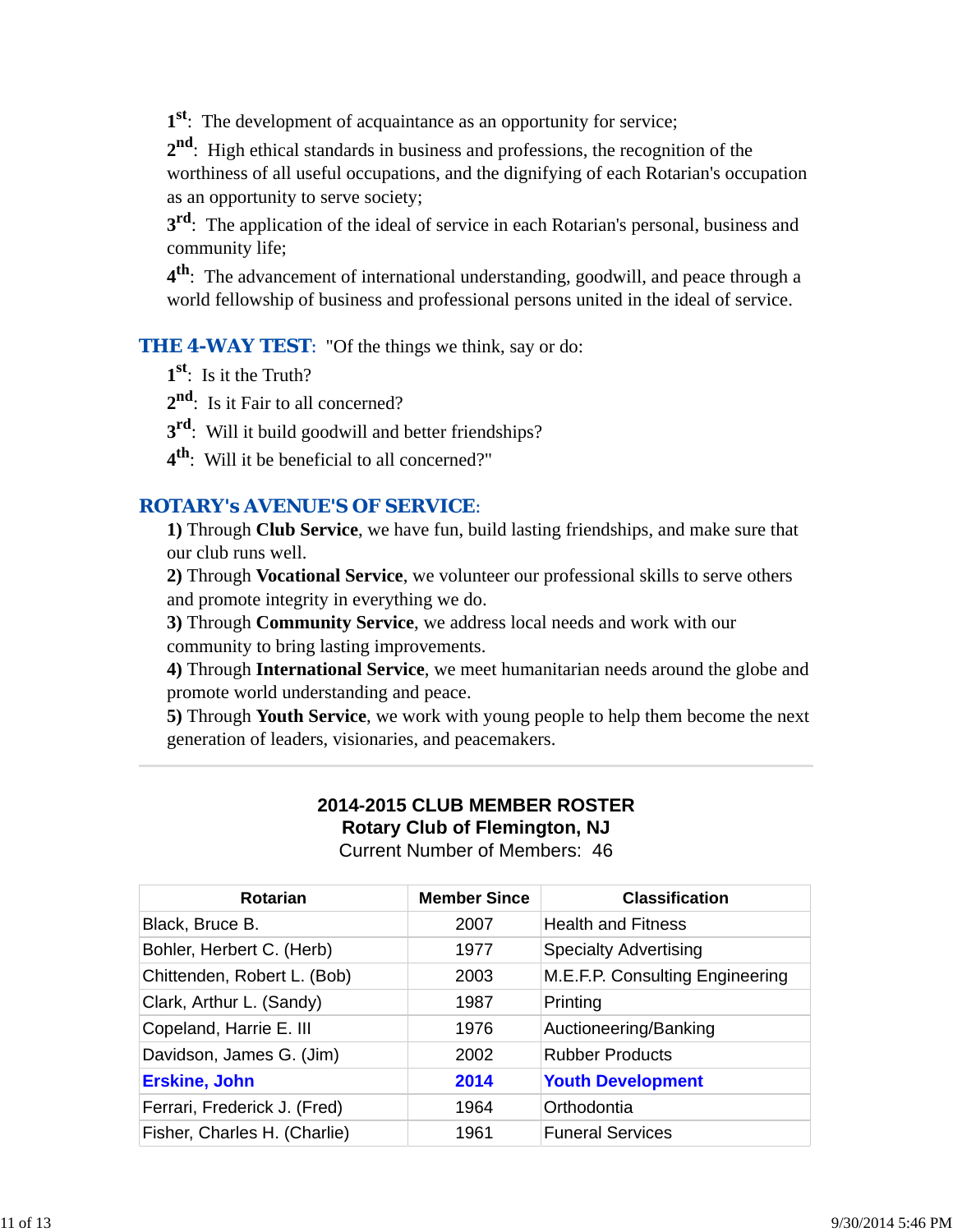| Fisher, Thomas H. (Tom)            | 2012 | Property & Casualty Insurance  |
|------------------------------------|------|--------------------------------|
| Harrison, Jeffrey (Jeff)           | 1996 | Psychotherapy                  |
| Hennessy, Jr., Richard (Rich)      | 2010 | <b>Financial Advisor</b>       |
| Hyman, Lynn                        | 2010 | <b>Retail Banking</b>          |
| Kahl, Nancy                        | 2012 | Massage Therapy                |
| Kamnitsis, Christopher P. (Chris)  | 2001 | <b>Financial Planning</b>      |
| Kavanagh, Michele                  | 2013 | <b>Community Banking</b>       |
| Liebross, Ira                      | 1997 | <b>Family Medicine</b>         |
| Loew, Darren                       | 2002 | Orthodontics                   |
| Martin, Teresa (Terry)             | 1993 | Solid Waste/Recycling          |
| Mazujian, Harry                    | 2004 | Clergy                         |
| McWilliams, Nancy                  | 1992 | Psychotherapy                  |
| Metz, Kim                          | 2007 | <b>Technical Education</b>     |
| Muller, George D.                  | 1964 | <b>Cut Glass Manufacturing</b> |
| Nastasi, William (Bill)            | 1996 | <b>General Contracting</b>     |
| Newland, Robert D. (Bob)           | 1998 | Insurance                      |
| Ownes, Terry M.                    | 1987 | <b>Floor Covering</b>          |
| Phelan, Christopher J. (Chris)     | 2009 | <b>Chamber Of Commerce</b>     |
| Randolph, R. Wayne                 | 1982 | <b>Veterinary Medicine</b>     |
| Reinbacher, Otto A.                | 1997 | Clergy                         |
| Rogow, Stephen S. (Steve)          | 1973 | Orthodontics                   |
| Schaible, R. Michael (Mick)        | 1998 | <b>Appraisal Services</b>      |
| Skowronek, Kenneth J. (Ken)        | 1994 | <b>Family Law</b>              |
| Sollner, Richard F. (Dick)         | 1962 | Air Transportation             |
| <b>Steffner, Christina (Chris)</b> | 2014 | <b>Education</b>               |
| Stothoff, Richard H. (Dick)        | 1966 | <b>Sanitary Engineering</b>    |
| Stout, Deborah (Debbie)            | 2013 | Retail Banking                 |
| Thatcher, Thomas P. (Tom)          | 2006 | <b>Professional Planning</b>   |
| Weinstein, Theodore H. (Ted)       | 1994 | <b>Pulmonary Medicine</b>      |
| Widico, Karen A.                   | 1997 | <b>Public Health Services</b>  |
| Williams, Gwen                     | 1991 | Purchasing/Manufacturing       |
| Wise, Robert (Bob)                 | 1992 | <b>Hospital Administration</b> |
| Woske, Harry                       | 1977 | Cardiology                     |
| Wright, Daniel J. (D.J.)           | 2003 | <b>Funeral Services</b>        |
| Zanetti, Edward G. (Ed)            | 1971 | Plumbing & Heating             |
| Ziegler, Joseph E. (Joe)           | 1988 | <b>Investment Advisor</b>      |
| Zullo, John J. (Johnnie)           | 1987 | <b>Chemical Engineering</b>    |